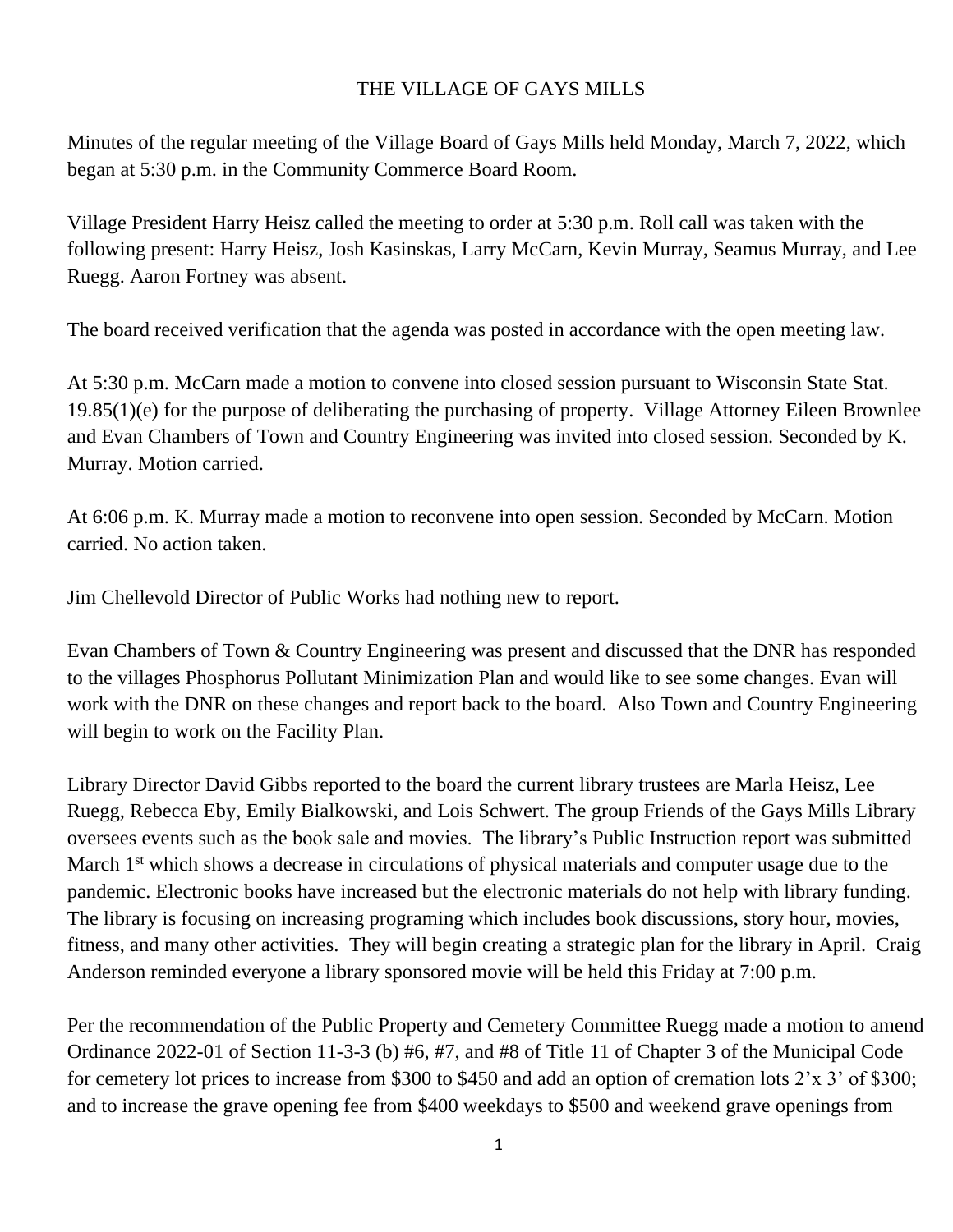\$450 to \$600; and to increase the cremation/baby openings from \$70 weekdays to \$200 and weekend cremation/baby openings from \$120 to \$250. Seconded by K. Murray. Motion carried.

Heisz reported for the Friends of Gays Mills Committee. It is their goal to raise \$100,000 for the Mill House repairs which includes the original restoration of the roof, deck, rails, brick, and windows.

Kasinskas reported for the Development Committee which did not have any new information due to their meeting being cancelled. Advertisements have not been placed yet and lot marketing signs will be out as soon as the weather permits.

A kitchen report was not given. Heisz asked about a warming cart that is being store and not used - if this item could be sold? In discussion it was asked if people who rented the space knew that this item is available for their use? No action was taken.

Under citizens and delegations Bob Lomas asked how much rent is being collected from the 212 Main upstairs renters due to lights being left on and renters using the space during all kinds of hours. Bob Lomas also inquired about continuing to work on junk and unlicensed vehicles. The income collected from the renters of the 212 Main Street has been covering the utilities. Also the village will review junk and unlicensed vehicles again.

K. Murray made a motion to approve the board meeting minutes of February 7, 2022. Seconded by Ruegg. Motion carried.

McCarn made a motion to approve payment of the bills as listed in the monthly expense report. Seconded by K. Murray. Motion carried.

Under old business the board discussed the recycling fees and public fire protection charges. The board received information that the fire protection fee being collected through property taxes counts towards the municipalities levy limit. With the action taken last month regarding changing the fire protection fees to be collected all through property taxes this would reduce the village levy limit by an additional \$17,400 resulting in less tax dollars to be available for the village budget. K. Murray made a motion to table agenda item to review information further on direct charges for residents not on the village water system. Seconded by Ruegg. Motion carried.

Under new business K. Murray made a motion to approve working with Community Development Alternatives Inc on assisting the village with additional services needed for the sewer project at an hourly fee of \$80 per hour plus \$.50 per mile. Seconded by McCarn. Motion carried.